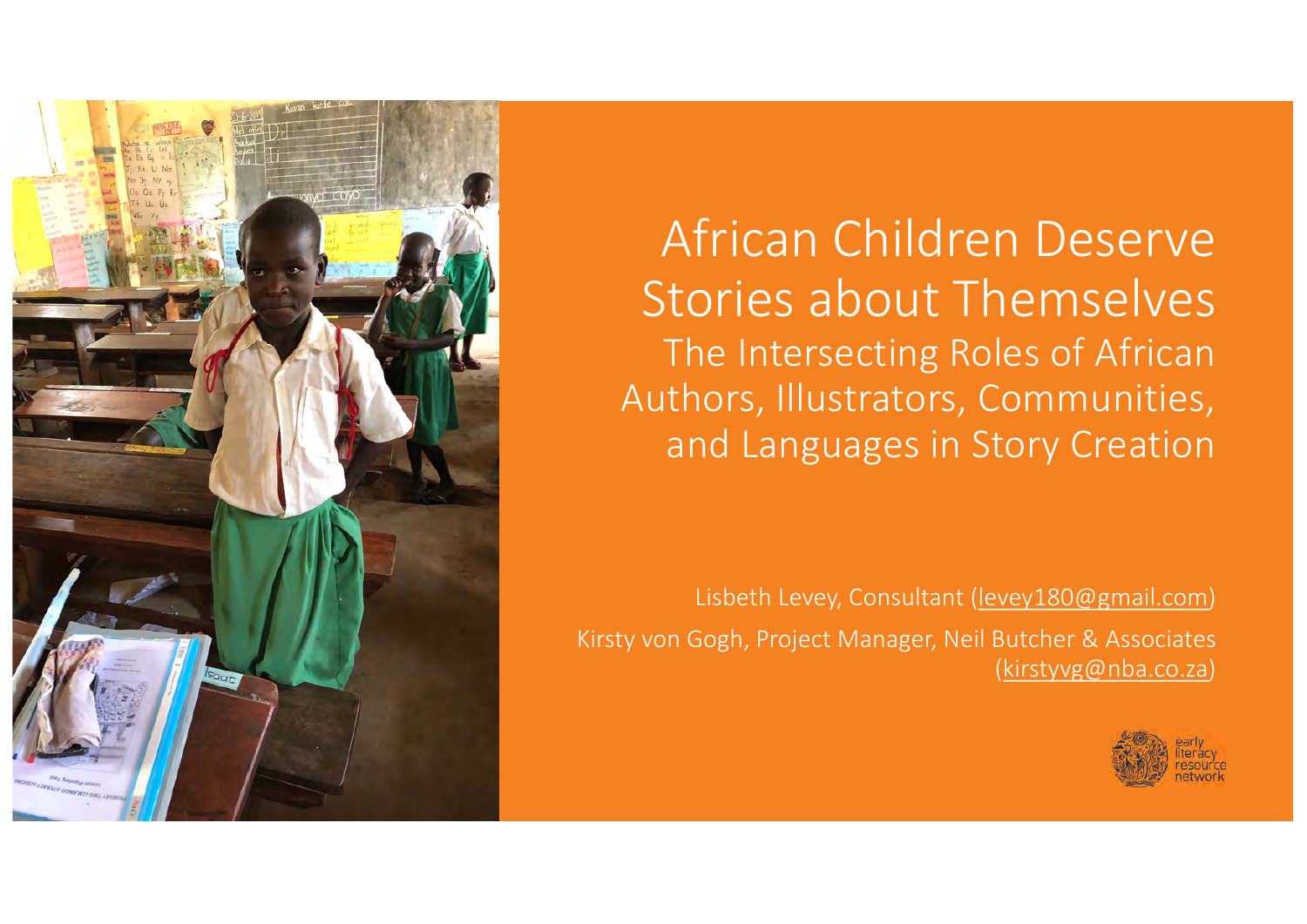# Stories created in and about Africa

*I took on the task of creating the kind of children's books that I would have loved to have when I was a child. At that time, most books that we saw were written and published abroad and imported to Ghana. My goal then was to create books in which local children engaged in their usual activities and real-life experiences in environments and conditions that were familiar to them.*

Meshack Asare, *Culture to Free Our [Children: Looking Back at My Work over](https://www.worldliteraturetoday.org/2016/january/culture-free-our-children-looking-back-my-work-over-five-decades-meshack-asare) Five Decades, 2015*

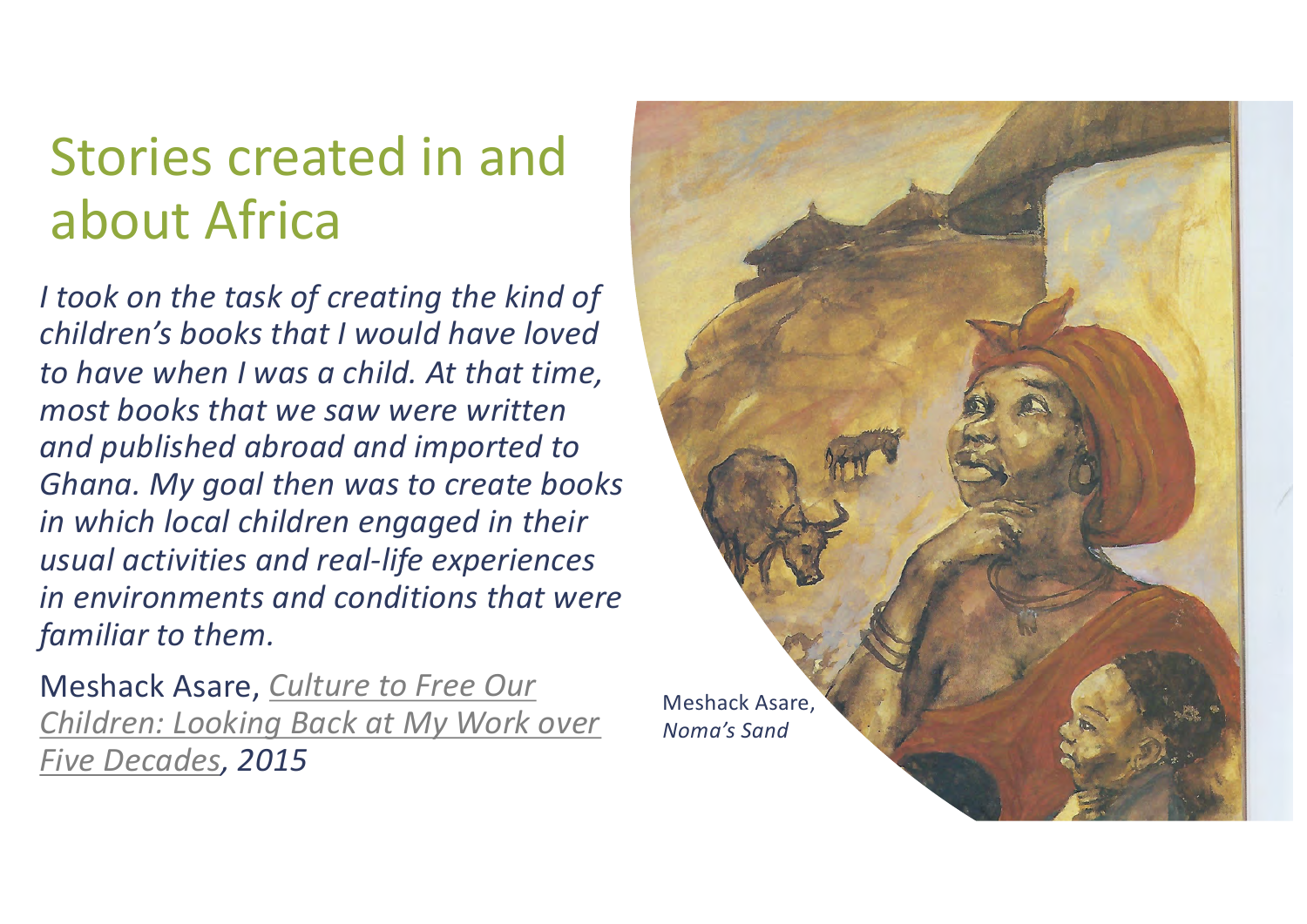# The importance of reading for pleasure

- Studies show that children who enjoy reading do better in school.
- In 2011[, Bibi Bakare-Yusu](http://www.foresightfordevelopment.org/sobipro/download-file/46-233/54)f, the Nigerian publisher, said:

*In contrast to their Western and Asian counterparts, many African children grow up without ever having seen, let alone owned, beautiful, well-illustrated books which inspire them to a life of reading, beauty, learning and curiosity for the world. With a youthful population, there is a pressing need to produce more content that will invite children to dream, to question, to imagine, to look to the past with a view to understanding the present and provoking the future.* 

• The stories on which we focus are those that children want to read.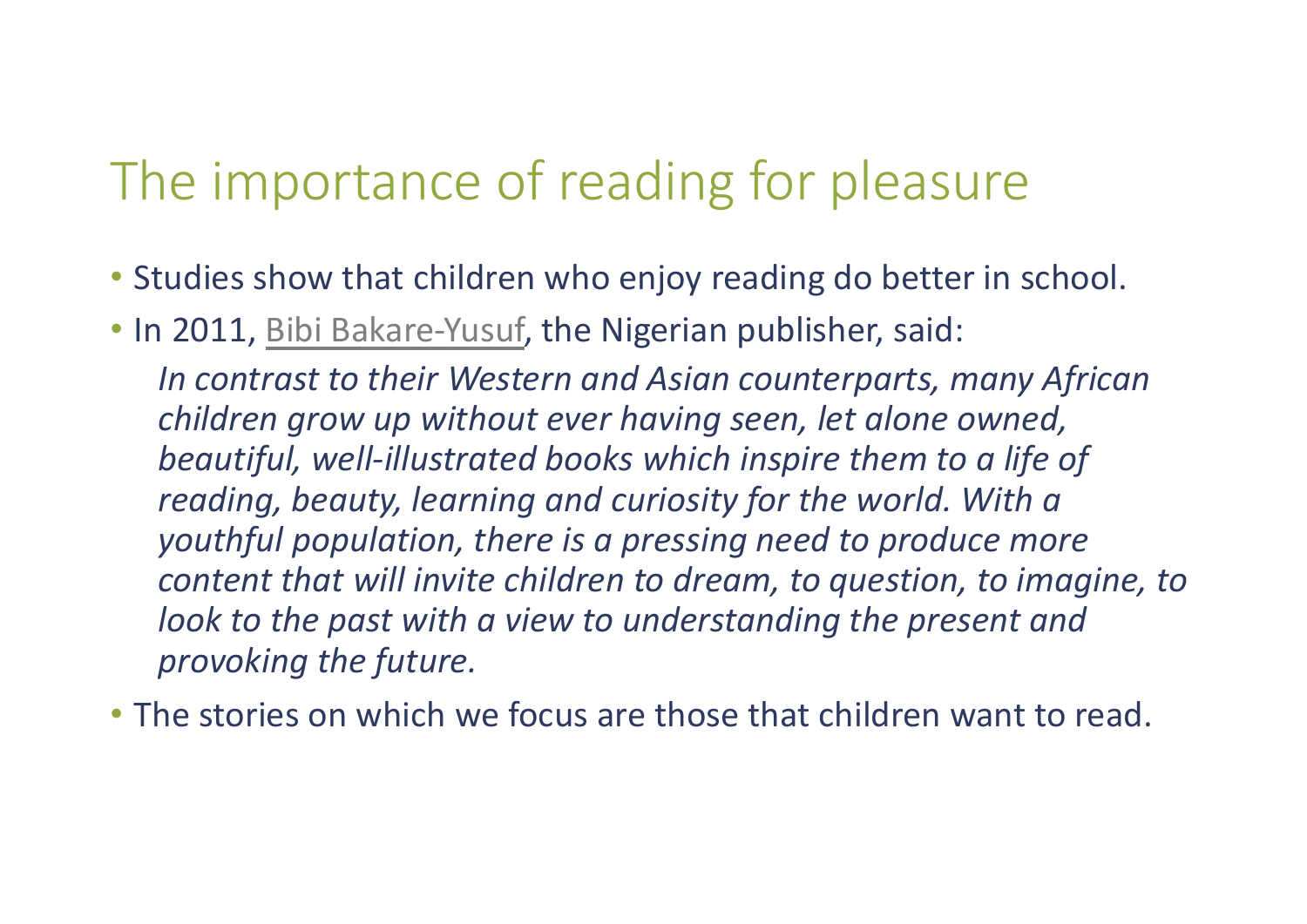# Children's books in which language?

- Young children learn to read more effectively in their mother tongue.
- Many African publishers publish children's stories in English because international and national markets are greater.
- [Mkuki na Nyota](http://www.mkukinanyota.com/) can sell its children's books in Ki-Swahili because of the prevalence of that language in Tanzania and customer demand. Rwandan publishers can do the same in Kinyarwanda.
- [Ethnikids](https://ethnikids.co.za/) in South Africa is an online bookstore specializing in children's books that feature characters of color in various South African languages.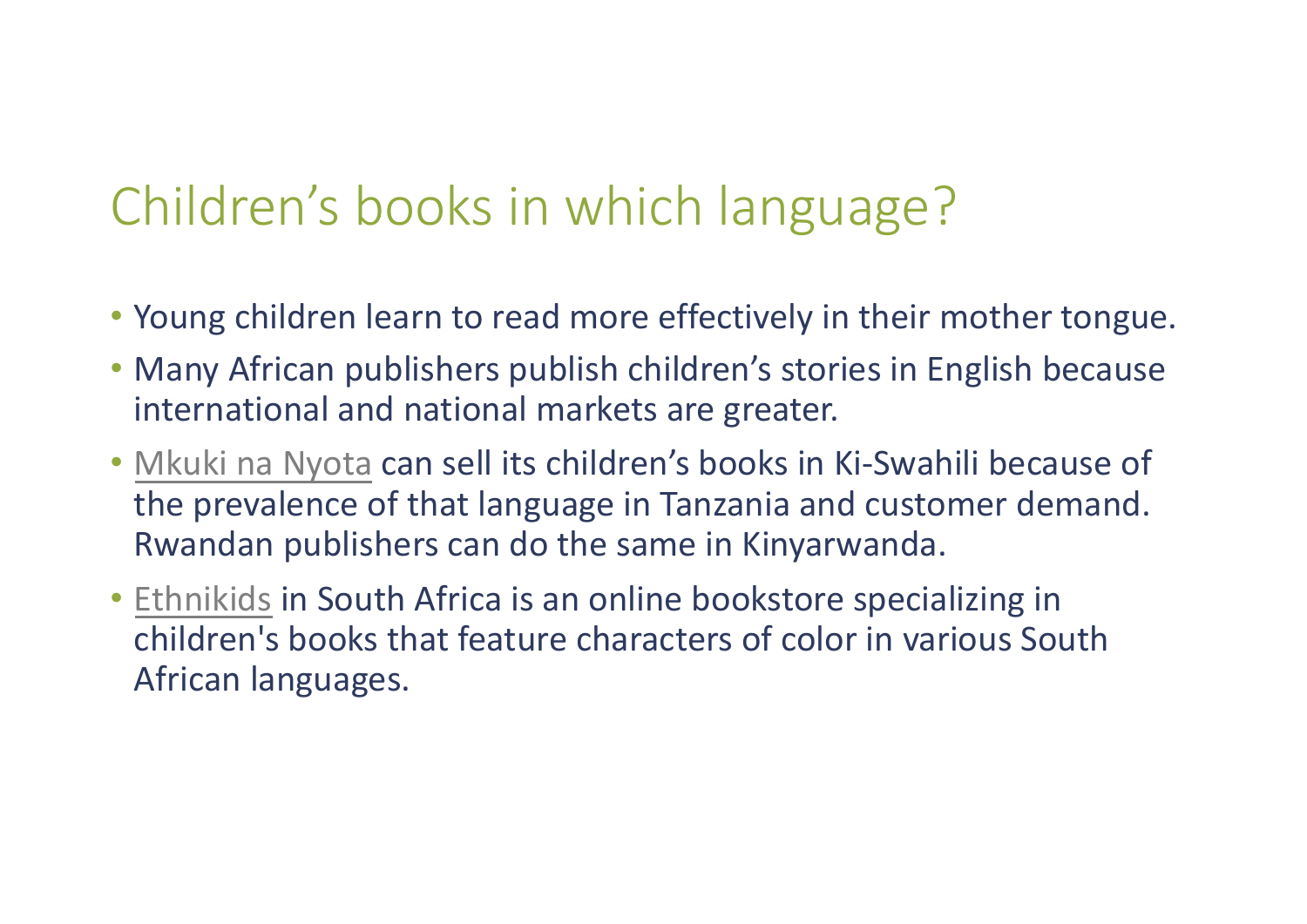

The Children's Africana Book Awards (CABA) are presented annually to the authors and illustrators of the best children's and young adult books on Africa published or republished in the U.S. The awards were Ifrica Access and the Outreach Council of the African Studies Association (ASA) to encourage the publication and use of accurate, balanced children's materials about Africa.

The CABA Ceremony is followed by the CABA Festival on Saturday at the Smithsonian National Museum of African Art

**RSVP Required on Eventbrite:** 26caba eventbrite.com



Supporting African authors, illustrators and publishers

- Awards to recognize excellence.
- Capacity-building:
	- $\checkmark$  Examples include CODE and Save the Children in Rwanda
- Sustainable business strategies and markets for all components of the content creation and production ecosystem.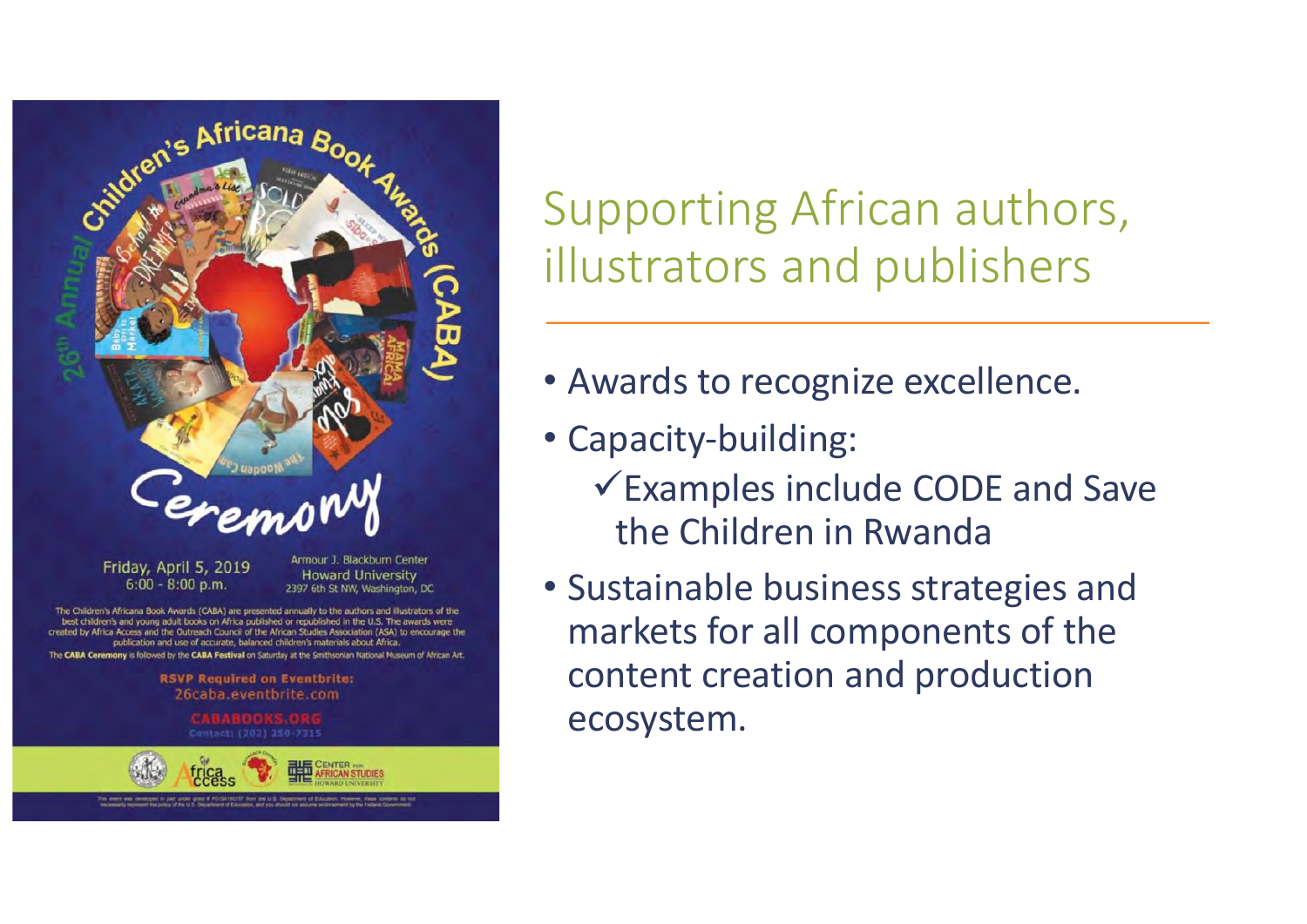### Awards recognize excellence in writing and illustration

Examples include:

- [Caldicott Medal](http://www.ala.org/alsc/awardsgrants/bookmedia/caldecottmedal/caldecottmedal) for US illustrators an[d Newbery Medal](http://www.ala.org/alsc/awardsgrants/bookmedia/newberymedal/newberymedal) for US authors.
- Sweden'[s Astrid Lindgren Memorial Award](http://www.alma.se/en/) to promote interest in children's and young adult literature around the world. Th[e Project for the Study of Alternative Education in South Africa](http://www.praesa.org.za) won the award in 2015.
- IBBY'[s Hans Christian Andersen Award](http://www.ibby.org/awards-activities/awards/hans-christian-andersen-awards/) for lifetime achievement of authors and illustrators. No African has won this prize.
- [Neustadt Prize for Children's Literature](https://www.neustadtprize.org/the-nsk-prize/). Meshack Asare won in 2015.
- African Studies Associatio[n Children's Africana Book Award](http://africaaccessreview.org/childrens-africana-book-awards/), frequently won by African publishers.
- Awards for African books[: Bologna Prize for the Best Children's Publishers of the Yea](http://www.bookfair.bolognafiere.it/en/bologna-childrens-book-fair-awards/bop-bologna-prize-best-childrens-publishers-of-the-year/2019-winners/9401.html)r (Africa); [Burt Award](https://www.burtaward.org/)[; Meshack Asare Prize for Ghanaian illustrators](https://www.ibbyghana.org/); and th[e Golden Baobab](https://www.ibbyghana.org/) award.
- Where are the awards for children's books in African languages?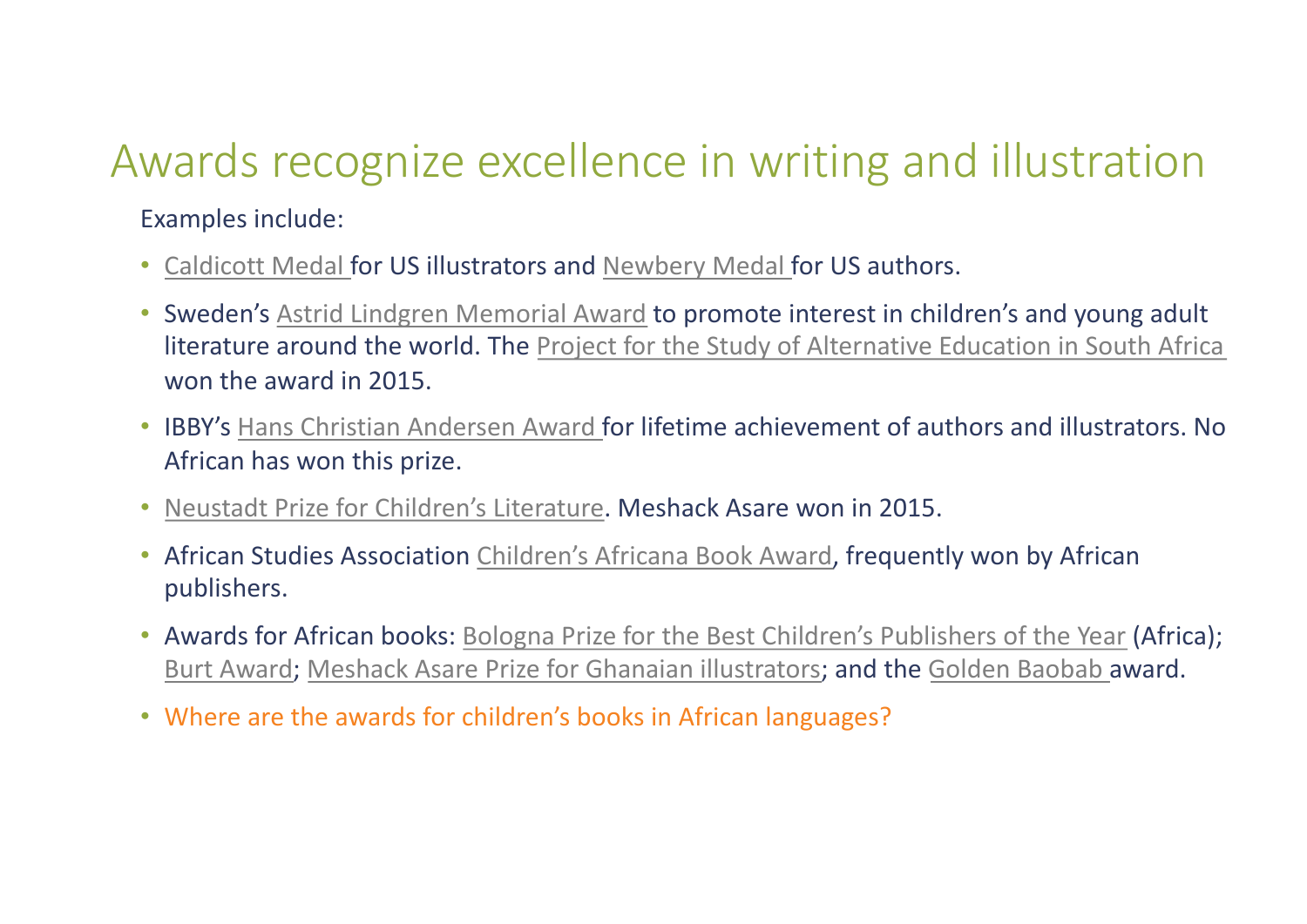#### **THE COLLECTION**

**31 LOCALLY-PRODUCED BOOKS FOR YOUNG READERS FROM GRADES 1 TO 6** 



# Capacity-building: CODE

- Mission: to advance literacy and education by supporting publication and distribution of 'engaging books' for children.'
- Programs in Ethiopia, Ghana, Kenya, Liberia, Mozambique, Sierra Leone.
- Subsidizes book production costs in order to build local publishing capacity and encourage sales.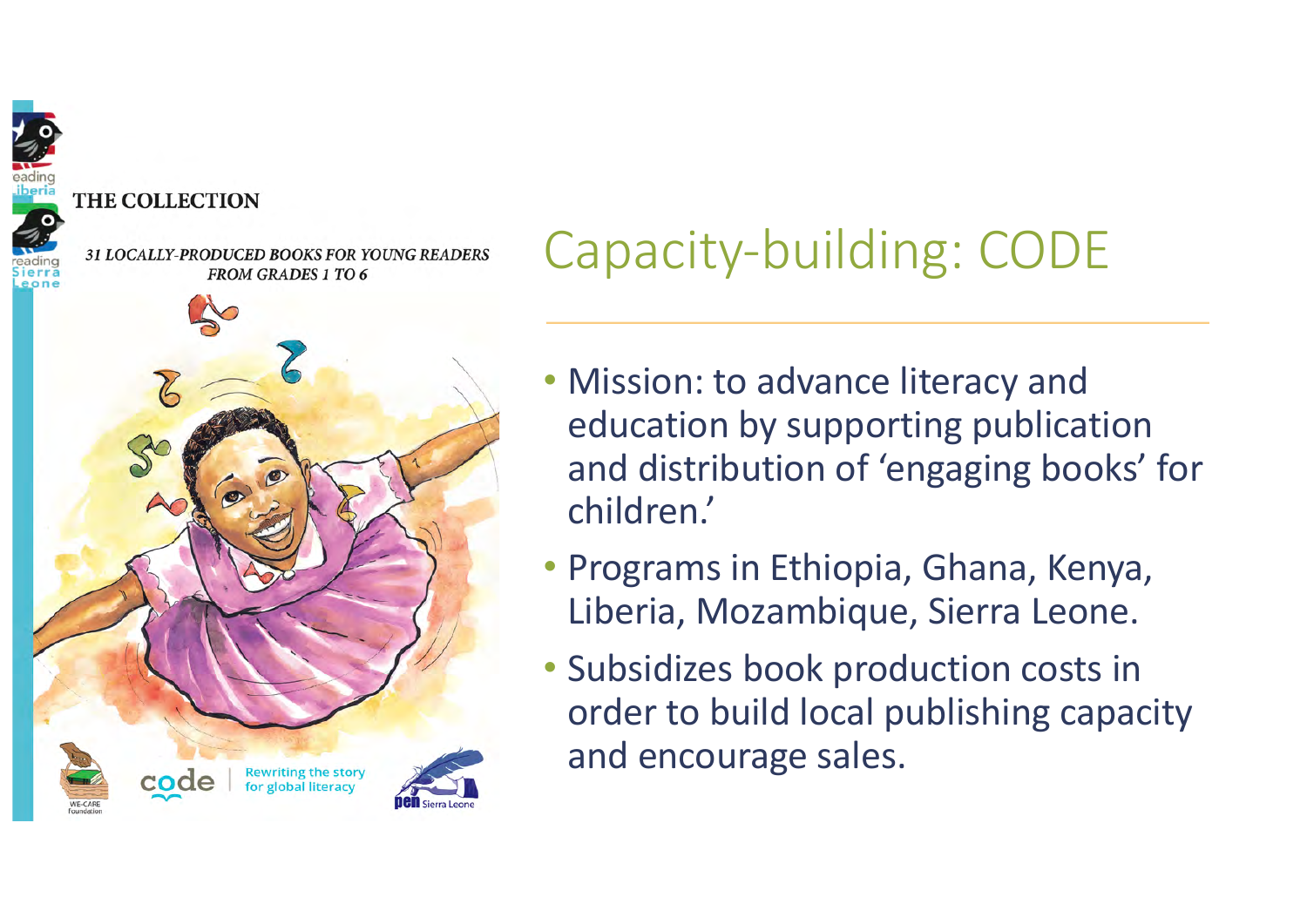### Capacity-building: Save the Children, Rwanda

- Mission: to support children's literacy development, including capacity-building for the book sector and Kinyarwanda story creation.
- Rwandan Children's Book Initiative to train publishers, authors, and illustrators.
- Three organizations emerged:
	- $\checkmark$  [Rwandan Children's Book](http://www.rcbo.rw/) Organization (for publishers)
	- **V** [Abana Writers' Café](http://rwandainspirer.com/2019/05/03/improving-childrens-reading-the-dreams-of-abana-writers-cafe/) (for authors)
	- $\checkmark$  [Rwandan Illustrators](http://www.rwandanillustrators.org/) (for illustrators)

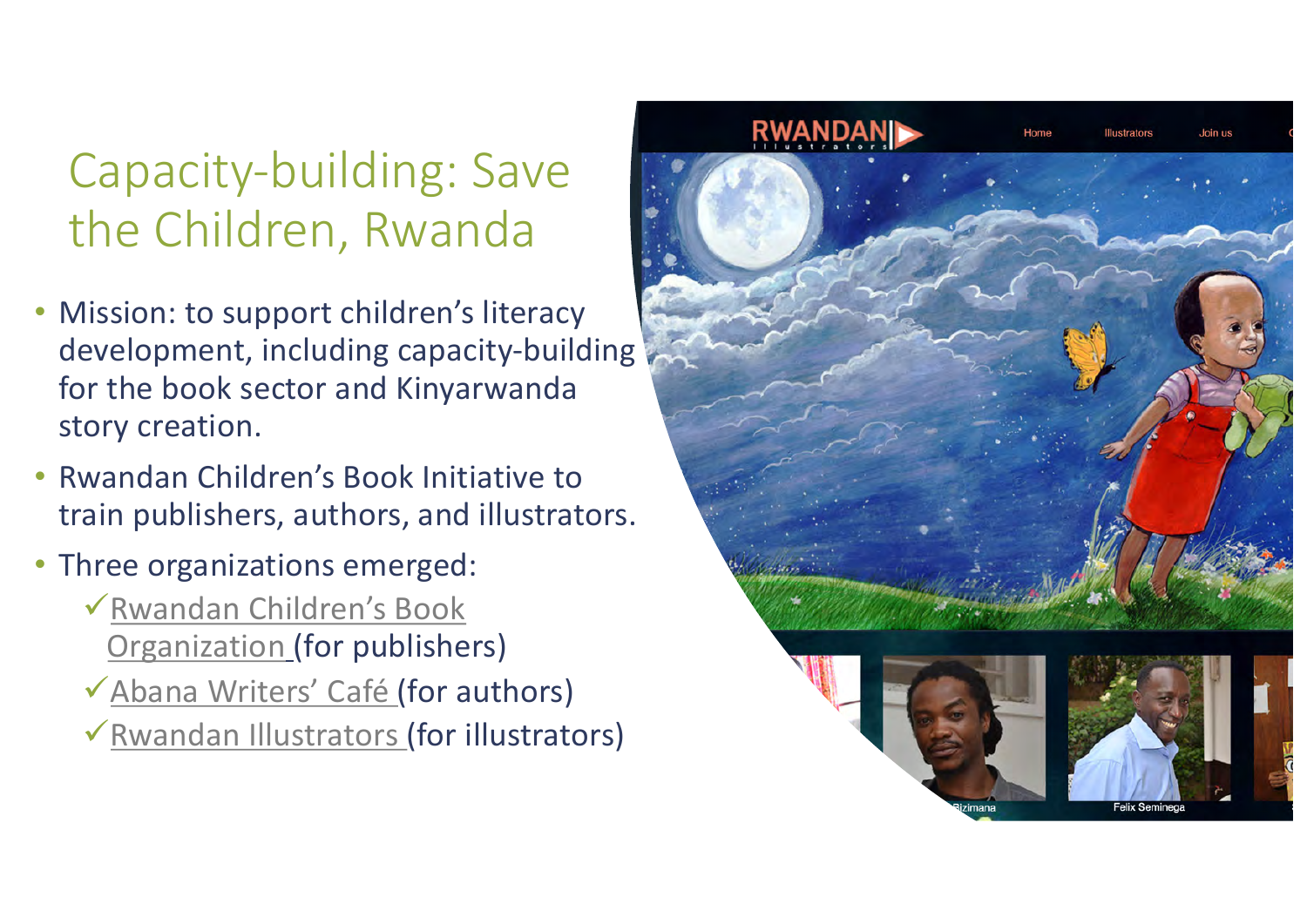# The role of communities in story creation: CODE Ethiopia

- Communities can play an important role in story creation and retelling—originally orally and now in writing.
- CODE Ethiopia (CE) works with 97 community libraries throughout Ethiopia.
- CE collaborates with 8 libraries on writing community stories.
- Community story writing uses old traditions in new and dynamic ways.
- Community stories are written in mother-tongue languages.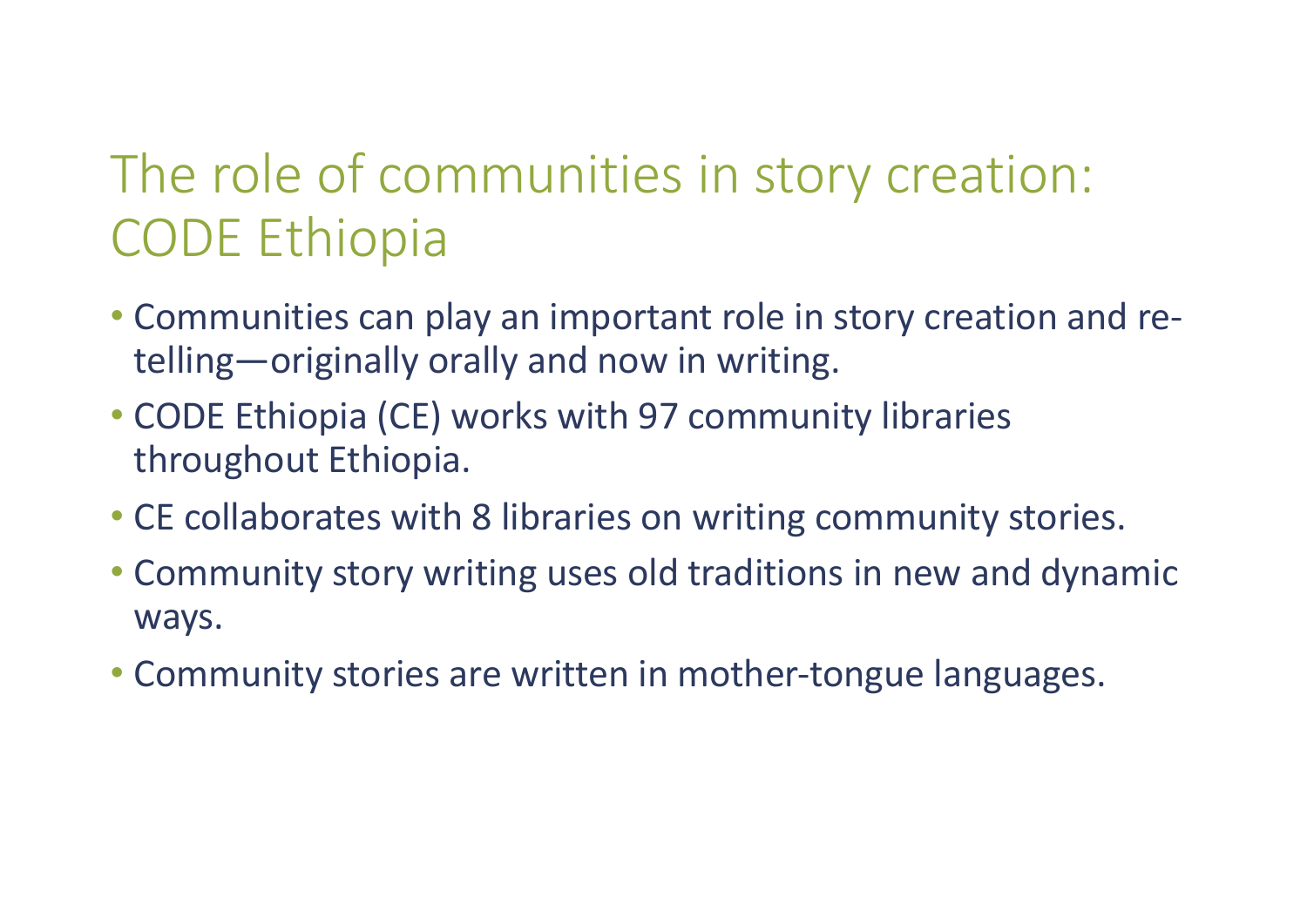### CODE Ethiopia Methodology

- In 2017[, Neil Butcher & Associates](http://www.nba.co.za/) gave CE a small grant to collaborate with 6 libraries to create stories in the community's mother tongue. Efforts continue in 2019.
- The new libraries focus on story creation; the 2017 libraries concentrate on utilization.
- CE organizes training workshops for 3 people in each library—the librarian, a teacher, and the head teacher. They train 30 others.
- Each story-writing library submits its 10 best stories to CE.
- Training includes how to select the best stories and illustrations.
- All authors and other community members are a part of the evaluation committee.
- Evaluation criteria include:
	- $\checkmark$  Appropriateness of story content for children
	- $\checkmark$  Appropriateness of language and dialect
	- $\checkmark$  Appropriateness of illustrations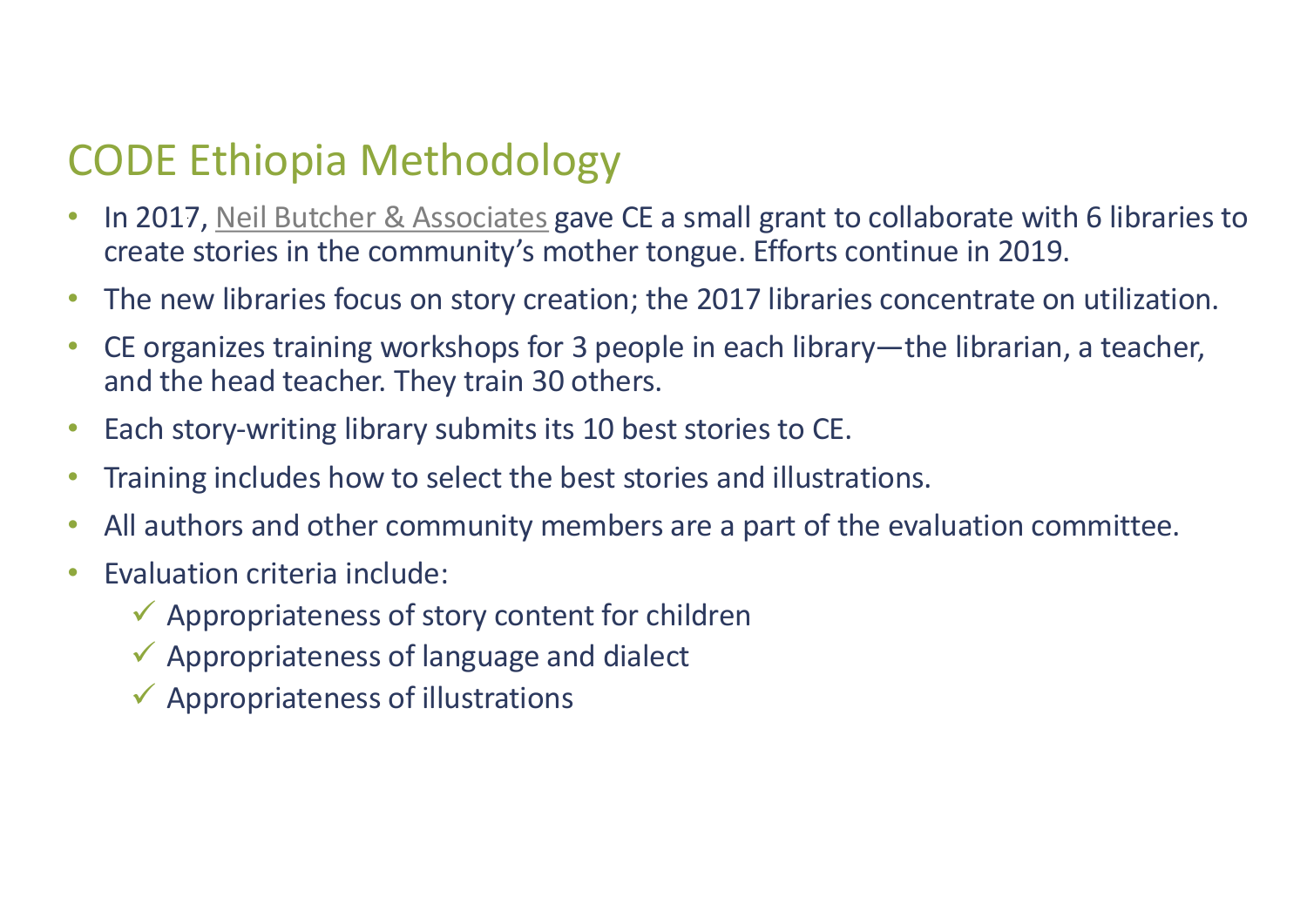#### Benefits of community story writing

- Story writing, illustration, and selection of the best stories involves the entire community.
- Because of TOT training, there are now 30 people at each library familiar with story writing and illustration; CC licensing; and using the library.
- All of the selected community stories, 85 to date, are mounted on the communitylibrary tablets. Some are printed.
- Story writing continues at many libraries, even at those that have already met their targets.



The Kuy story writing team—all of them 8<sup>th</sup>-11<sup>th</sup>-grade students.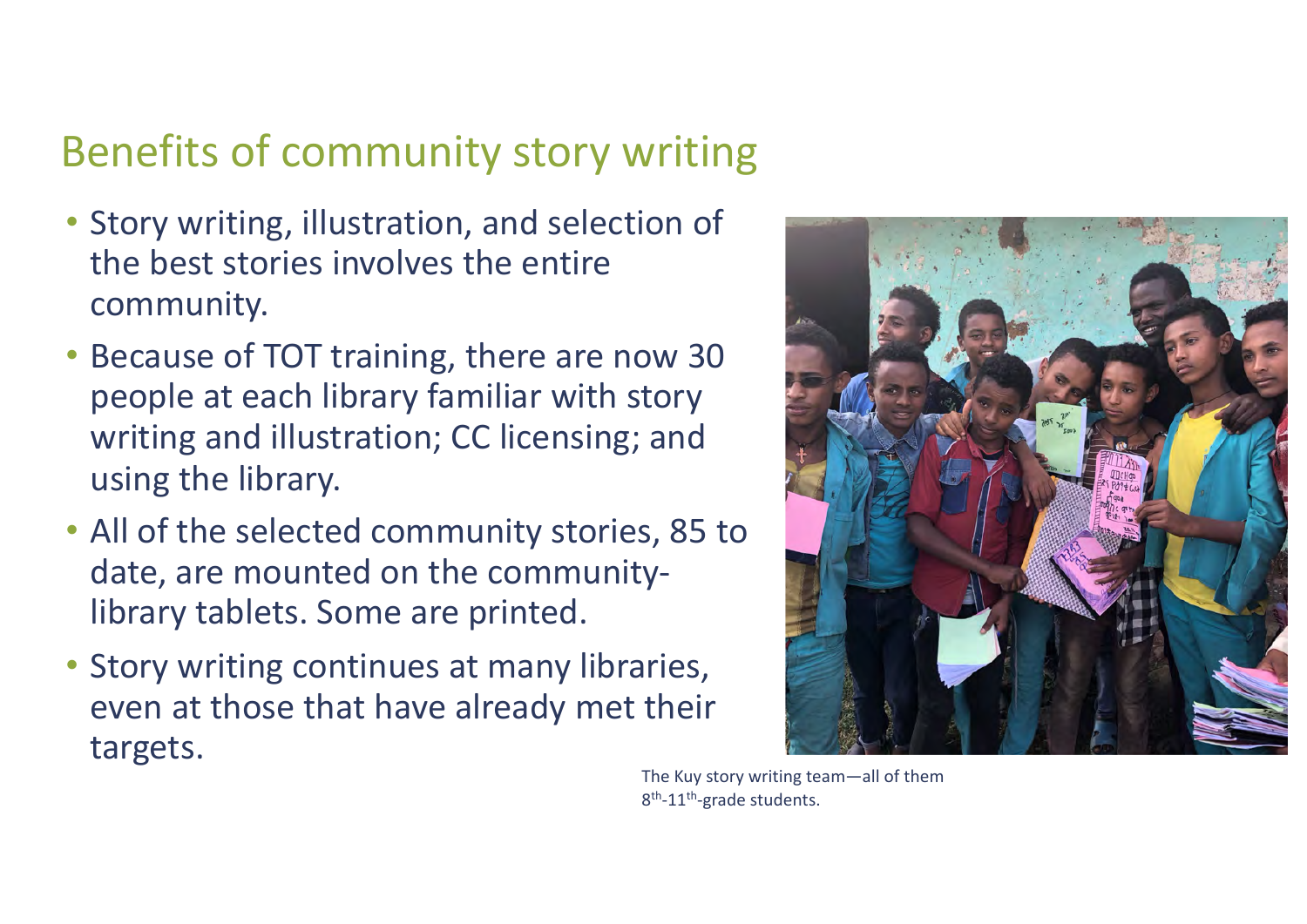### Cost of community story production

- CODE Ethiopia cost drivers:
	- $\checkmark$  Staff salaries
	- $\checkmark$  TOT workshop costs
	- $\checkmark$  Community-library workshop costs
	- $\checkmark$  Monitoring and evaluation, including mentoring reading and writing clubs
	- $\checkmark$  Typing stories, editing; professional illustration costs when necessary; and layout
	- $\checkmark$  Story production of 10 stories in e-format and 20 in print *Metegiash is the teacher in Durbete who*

*wrote this story about why the crow and the hen are enemies. All the Durbete stories were illustrated by 6th grade students.*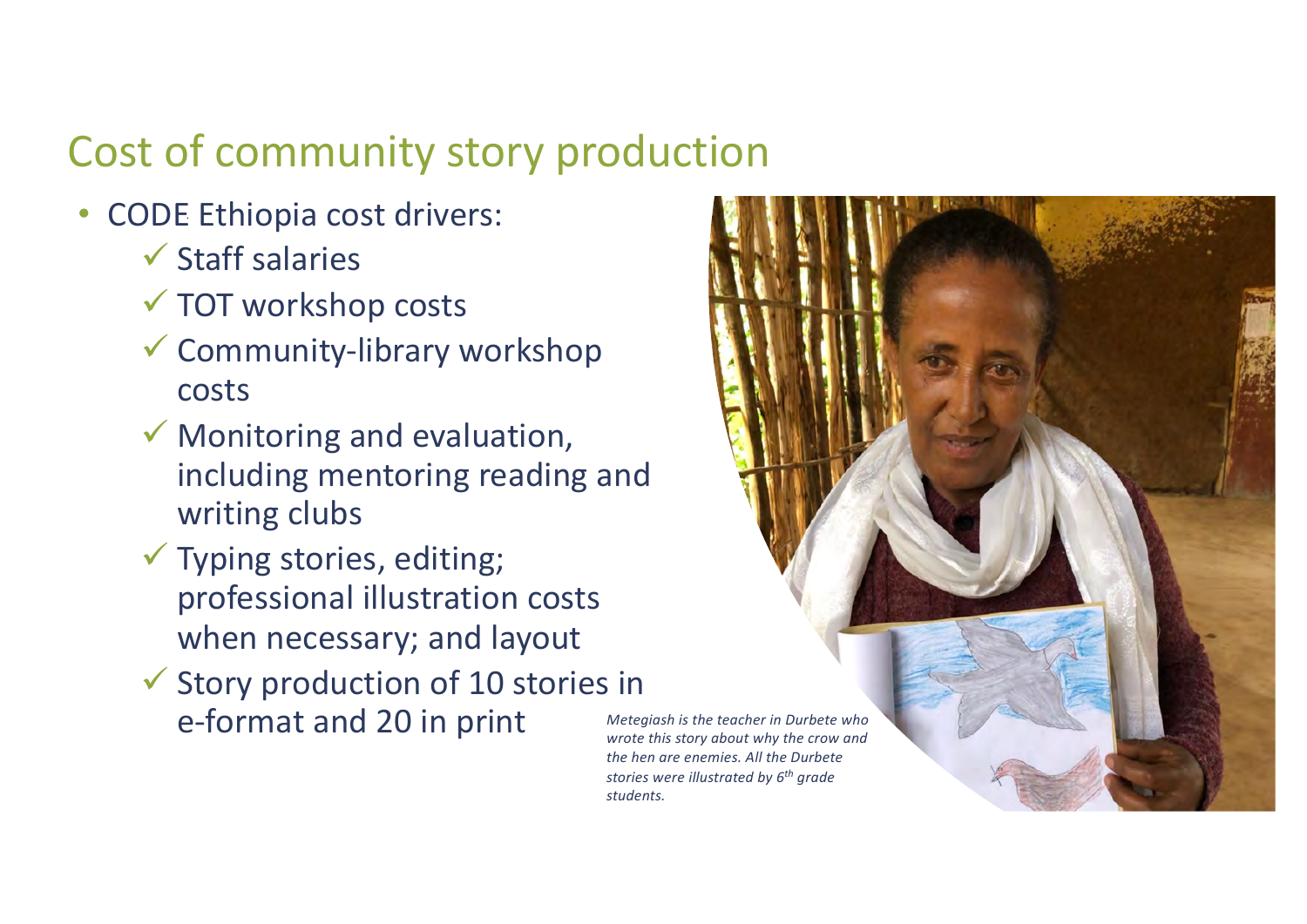# The impact of open licensing on income, 1

- Users share the work of others without requesting written permission. Open licenses do not replace copyright but revise 'all rights reserved' to 'some rights reserved.'
- [Creative Commons](https://creativecommons.org/licenses/) licences are most frequently used for open licensing in publishing and education. They range from very permissive, allowing copying, modification, and commercial use (CC BY), to those that are more restrictive, for example, permitting distribution of a work in its original form, but no modification (CC BY-ND).
- Unless stated otherwise, all open licences require full acknowledgement.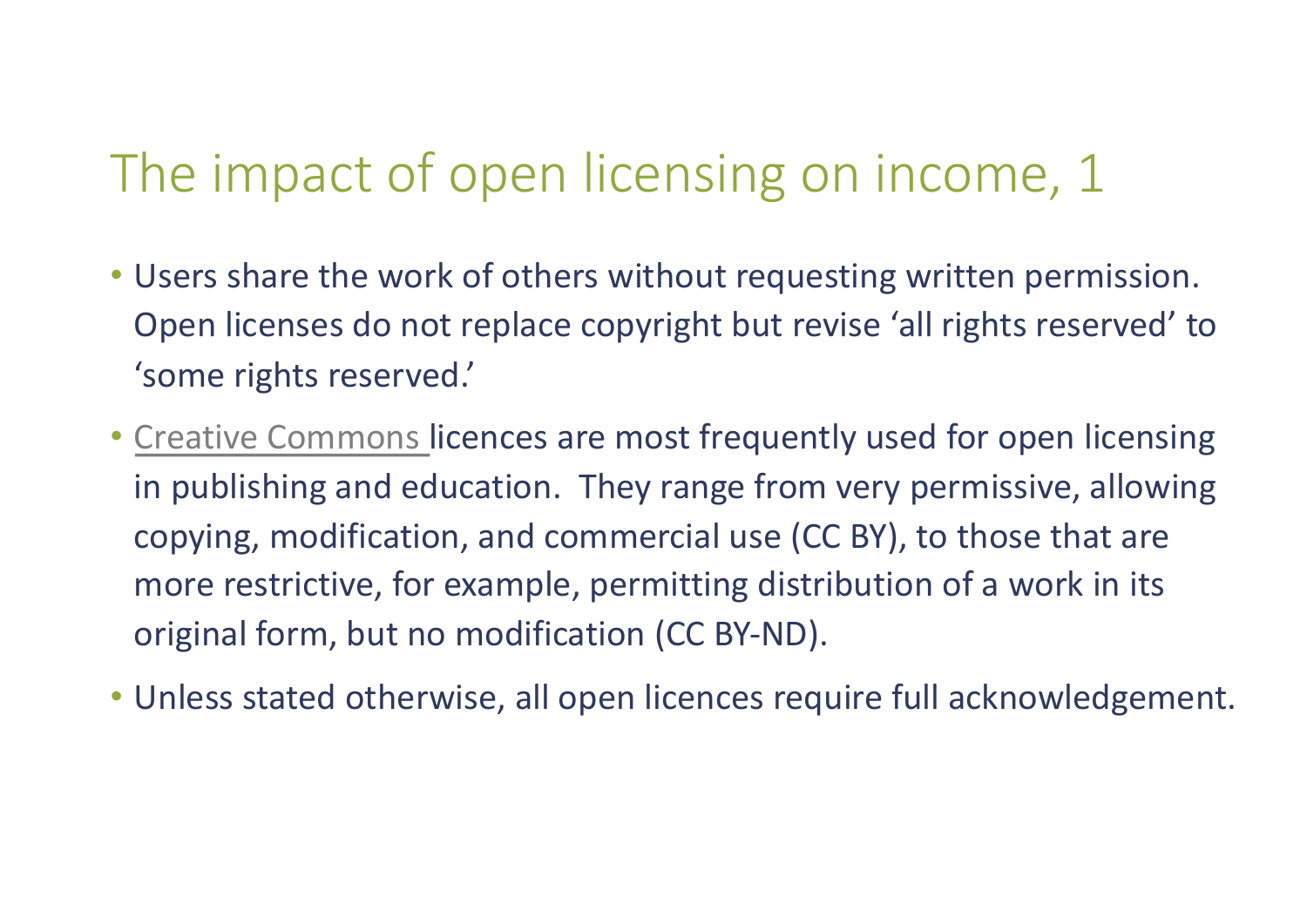

**ENGLISH - LEVEL 2** 

**Fati and the Honey Tree** 

Osu Library Fund

**Therson Boadu** *Fati [and the Hone](https://storyweaver.org.in/stories/32296-fati-and-the-honey-tree)y Tree on* Storyweaver

 $m$  900

**RECOMMENDED** 

 $O.99$ 

# The impact of open licensing on income, 2

- Donors, such as USAID, require open licensing in grants and contracts.
- Several organizations mount online openly licensed stories, includin[g African Storybook](https://www.africanstorybook.org/)[, StoryWeaver](https://storyweaver.org.in/), [Bloom's Book Library](https://bloomlibrary.org/landing), an[d Global Digital Library](https://digitallibrary.io/).
- Print can continue to sell even when an openly licensed version is available. Suzanne Singh, Chair of Pratham Books, emailed that a very popular book, *Fat King, Thin Dog,* sold 12,000 copies in 2017, even though the free online version was downloaded 20,000 times.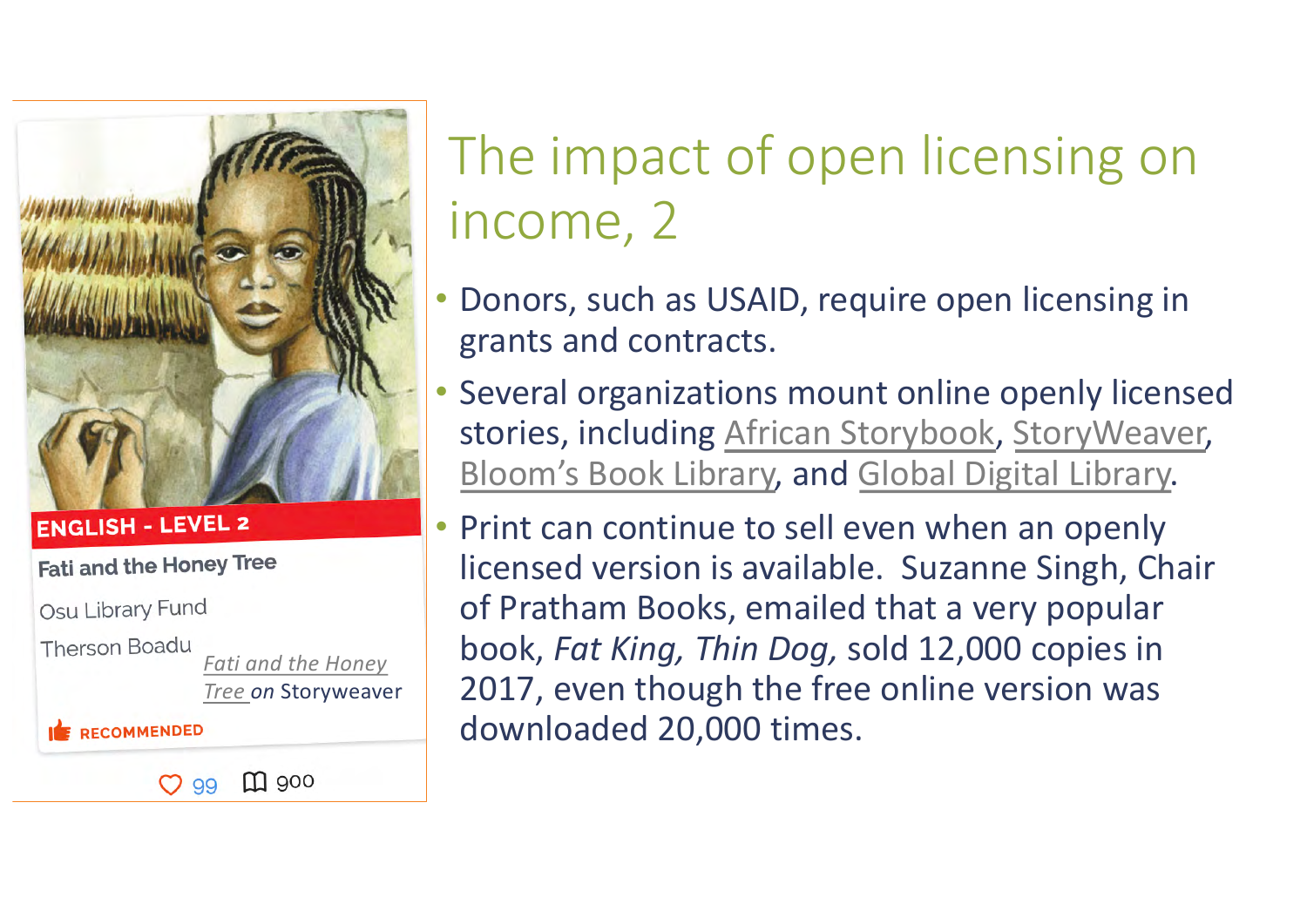# The impact of open licensing on income, 3

- In commercial publishing, authors typically receive payment through royalties based on sales. Illustrators usually receive a flat fee.
- In their negotiations with publishers and NGOs wishing to produce content under an open licence, authors and illustrators should ensure that they receive fair compensation for their work.
- Contracts for openly licensed books should be understood by all parties concerned and negotiated just as carefully as those for fully copyright protected materials.
- Open licensing is only sustainable when costs are fully and fairly met.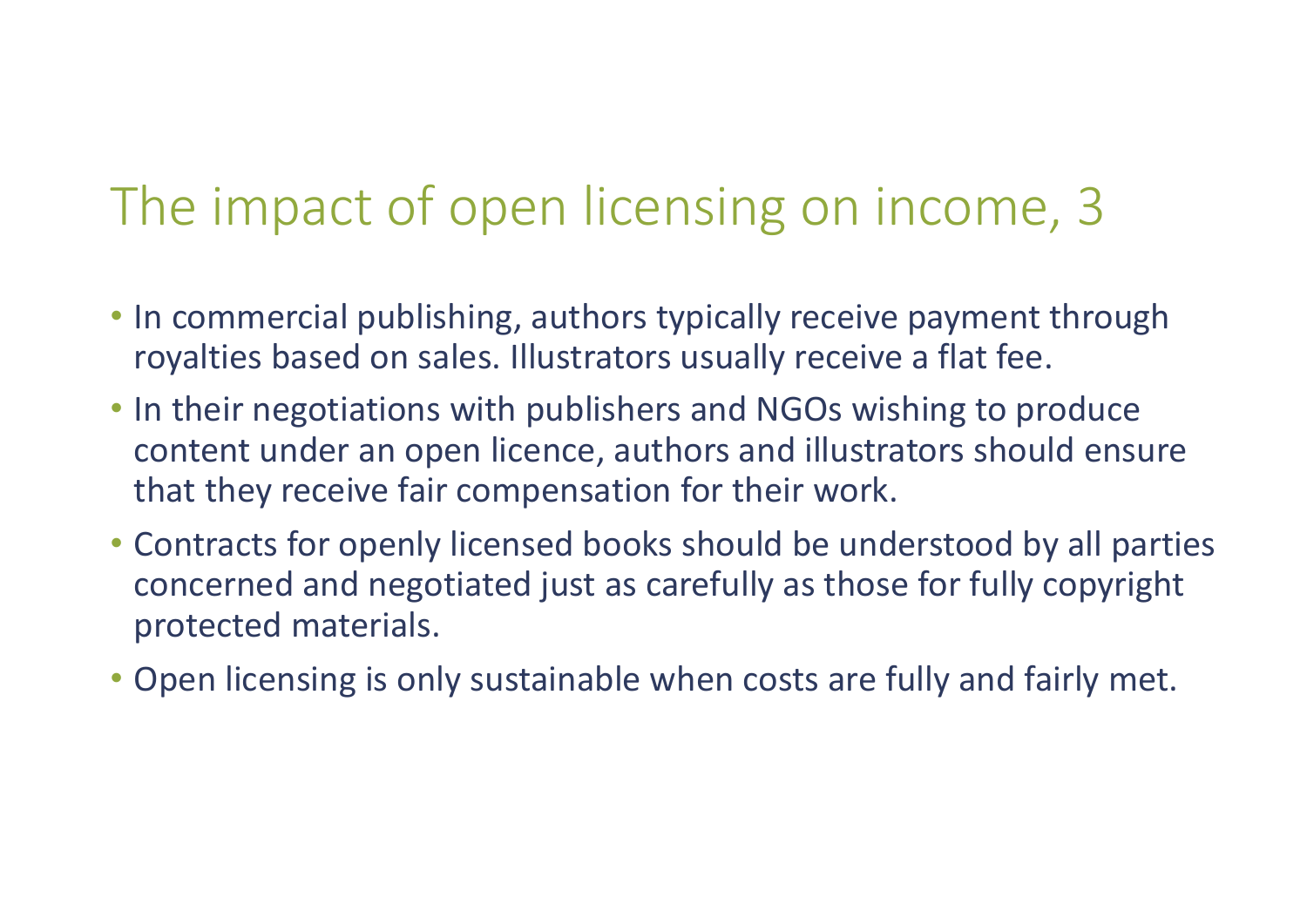# Translation and illustrations: Getting the elements right, 1

- Many stories can and should be translated, but some should not.
- [Lorato Trok](https://research.africanstorybook.org/wordpress/), a language expert, explained in 2017:

*There is some inter-connectedness to African languages even if they do not fall under the same language group. When translating from one African language to the other, the translation is based more on the cultural aspect of the language and its people, unlike in English where some translators concentrate on finding meaning of words in English to translate to an African language.*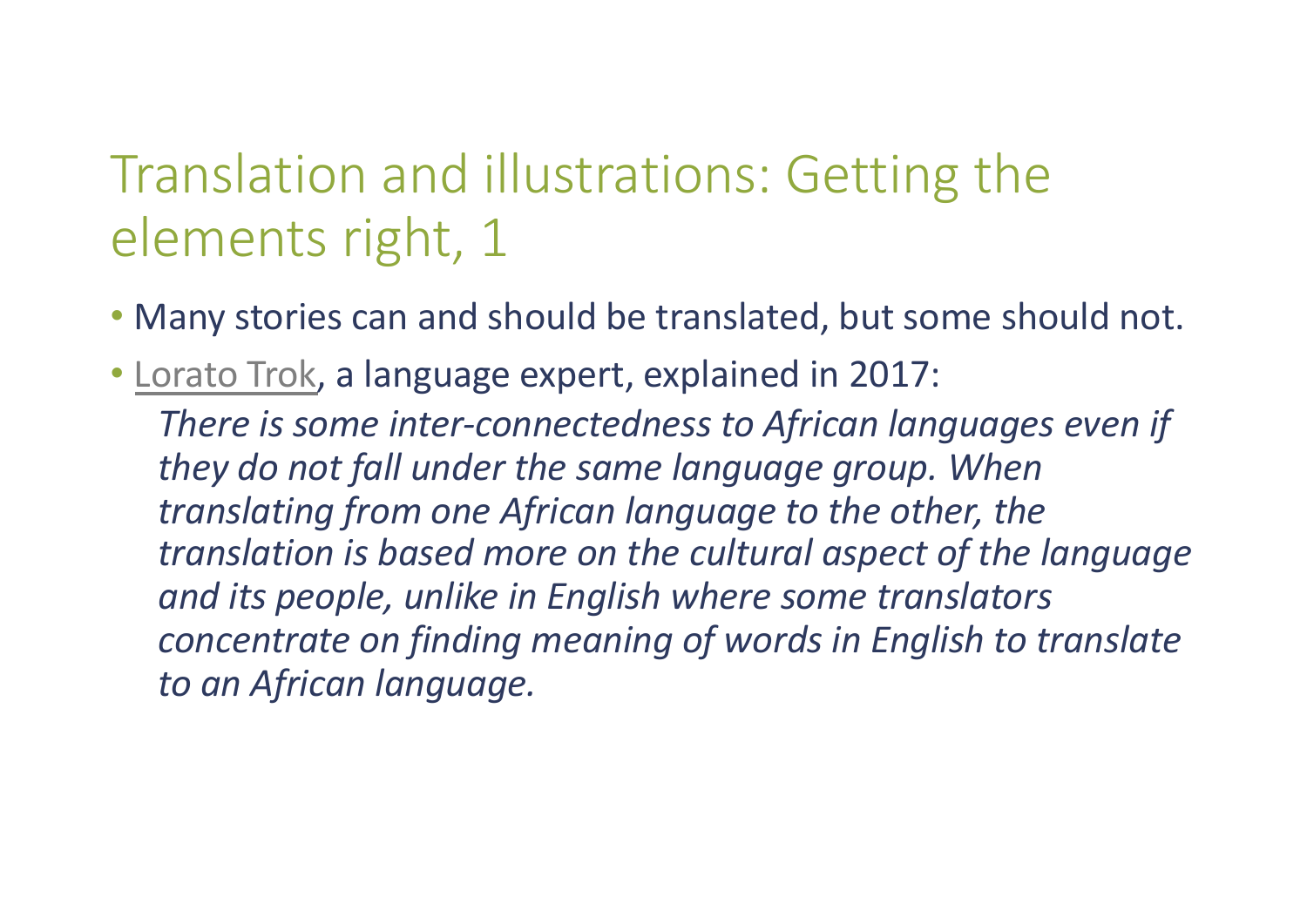

# Translation and illustrations: Getting the elements right, 2

- Stories must be relevant to the children who read them, which may require different illustrations for each community, even if the basic story is the same.
- Both stories on the left are called *New Year and Children.* The content is common in different parts of Ethiopia*.* The top one is in Amharic; the one below in Somali. Note the different clothes and animals. CE paid for two sets of illustrations; editing; translation; design and layout; and printing for both books.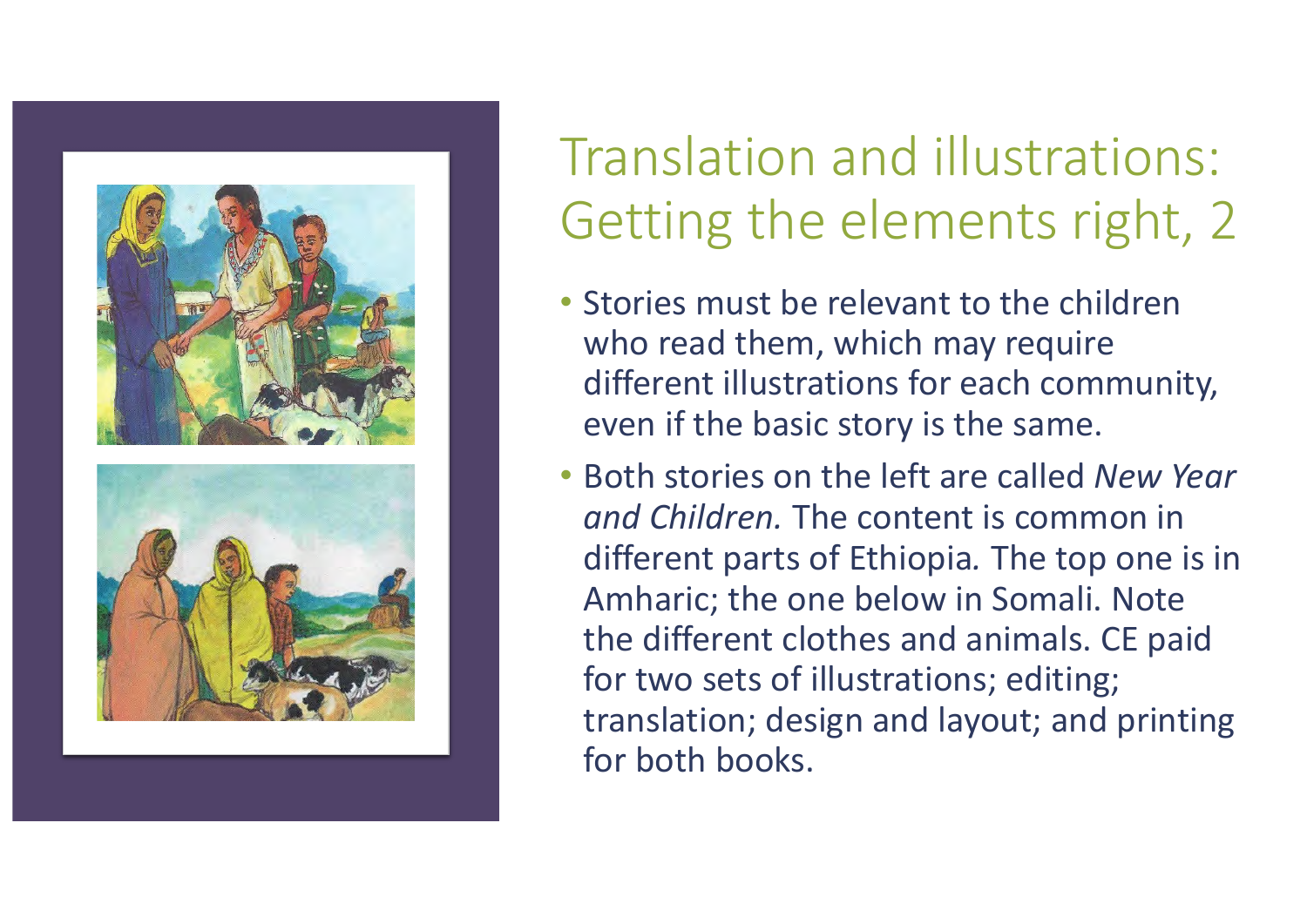### Markets for African-language children's publishing, 1

- Who funds African-language children's literature?
	- $\checkmark$  International donors and governments
		- X But they frequently rely on international consultants to produce and distribute content rather than contract with local experts.
		- ✘Books used in schools must receive government approval, such as in Kenya. The evaluation and approval process is lengthy. Not all children's books fit neatly into the government curriculum.
	- $\checkmark$  Schools and libraries
		- X But budgets are limited.
		- ✘Some governments rely on international book donation programs, which depresses the market for local books.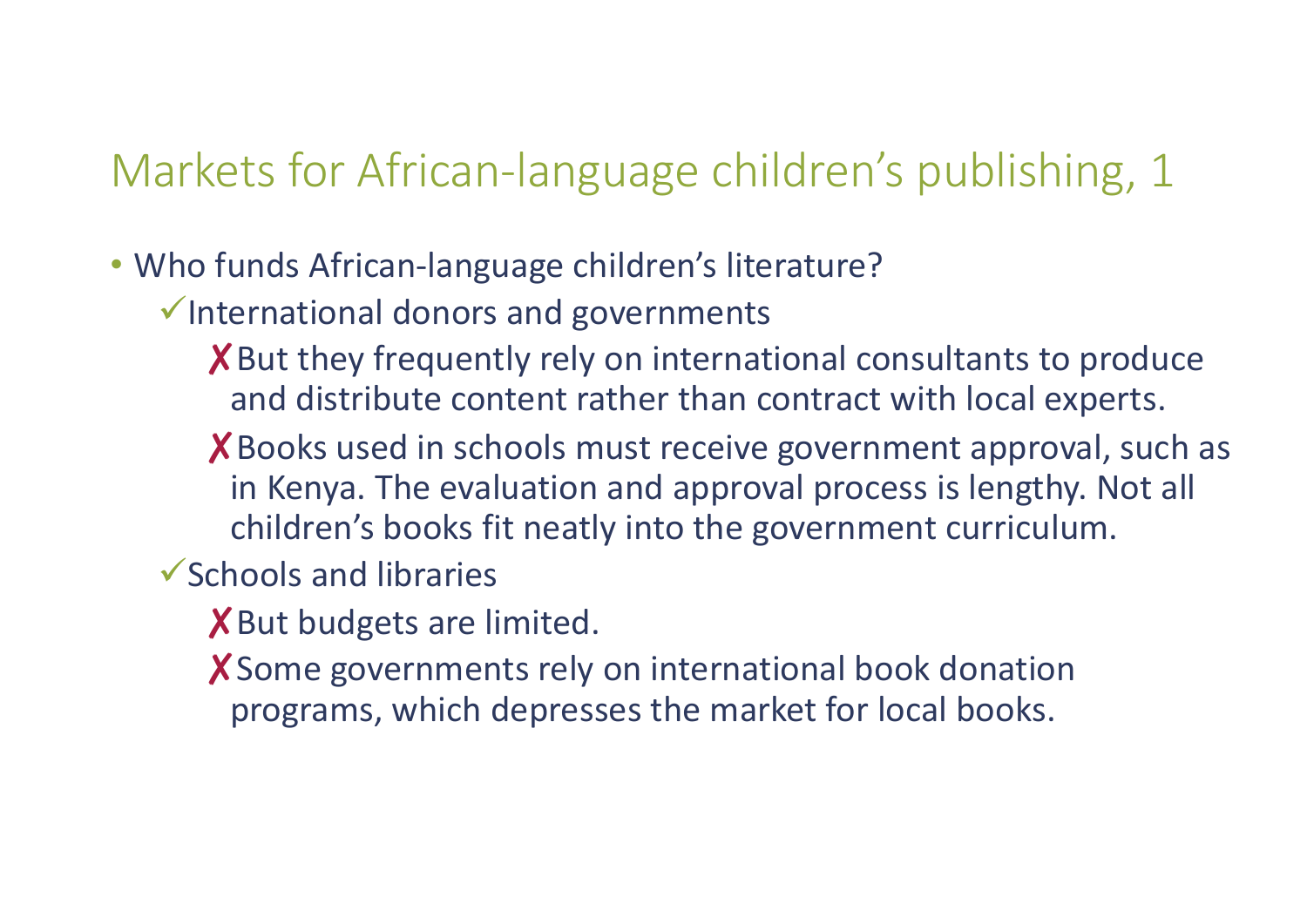### Markets for African-language children's publishing, 2

#### $\sqrt{$  Parents

- X But incomes are so low in many countries, particularly in rural areas, that parents lack sufficient purchasing power.
- ✘Although parents understand the importance of textbooks, they do not always appreciate the significance of storybooks to a child's development, nor the value of reading in mothertongue languages.
- *[Africa Language and Literacy](https://code.ngo/sites/default/files/code-africa-language-and-literacy-report-aug2017-web.pdf)*, a study commissioned by CODE and written by Espen Stranger-Johannessen:

*Publishing in African languages is only financially viable if there is a market for those books, either in the form of government guarantees or incentives, or other ways in which publishers can be confident that there is a market for their books.*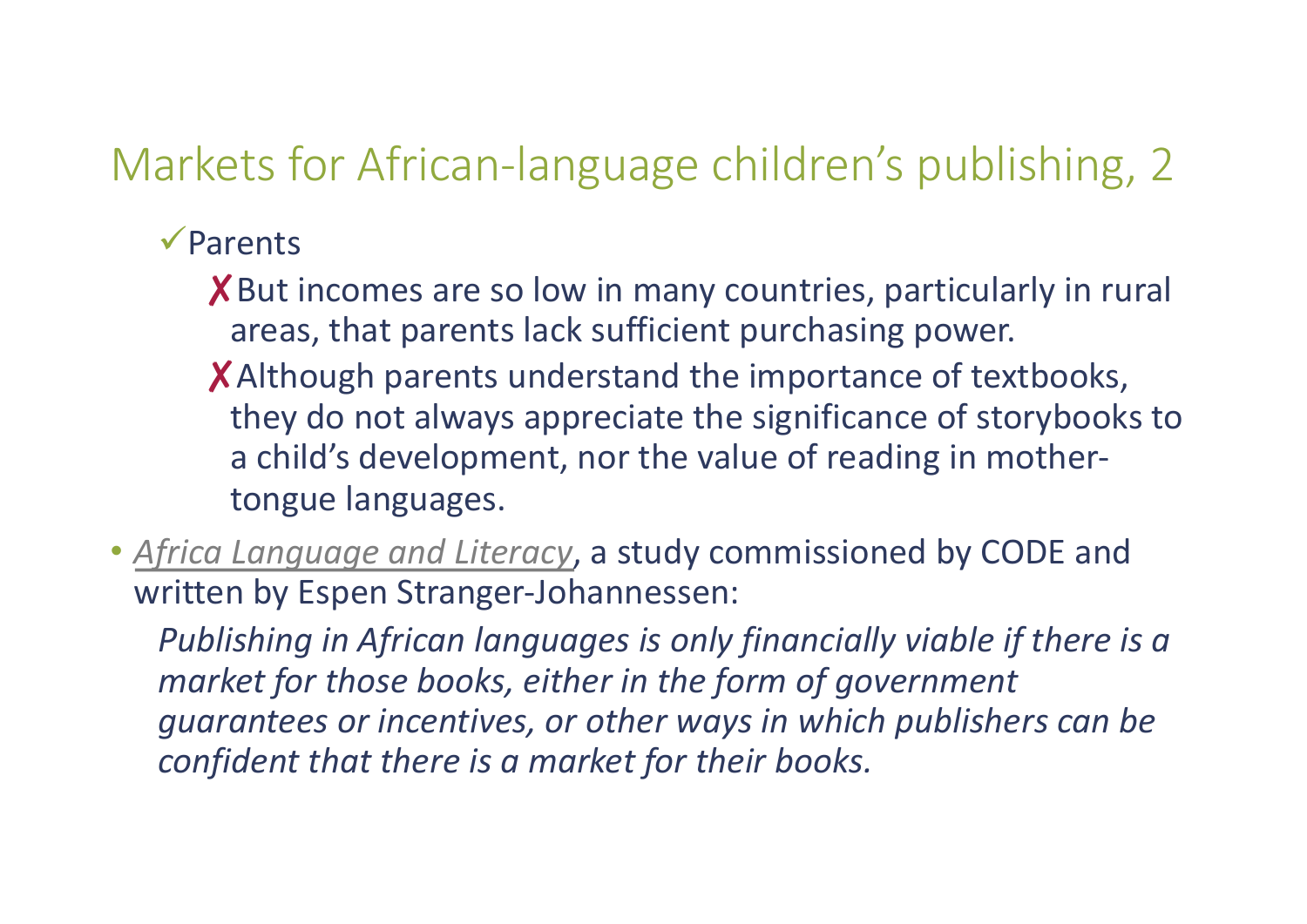# Conclusions: markets and sustainability of African children's literature, 1

- African publishers depend on textbook production for the bulk of their income. Most publish children's books only when they are a part of the school curriculum because they do not believe that there is a market for them otherwise.
- What must be done to change market dynamics? [Bibi Bakare Yusuf](http://www.earlyliteracynetwork.org/content/early-literacy-and-open-licensing-workshop-report-2018): *Our focus should be on producing early literacy books that we can market directly to parents so that they can get into the habit of buying books. We therefore need to create a robust marketing campaign targeted at parents. Use donor funding as seed funding to jump start our initiatives and use it to develop long-lasting marketing campaigns the way we do for fiction and other products.*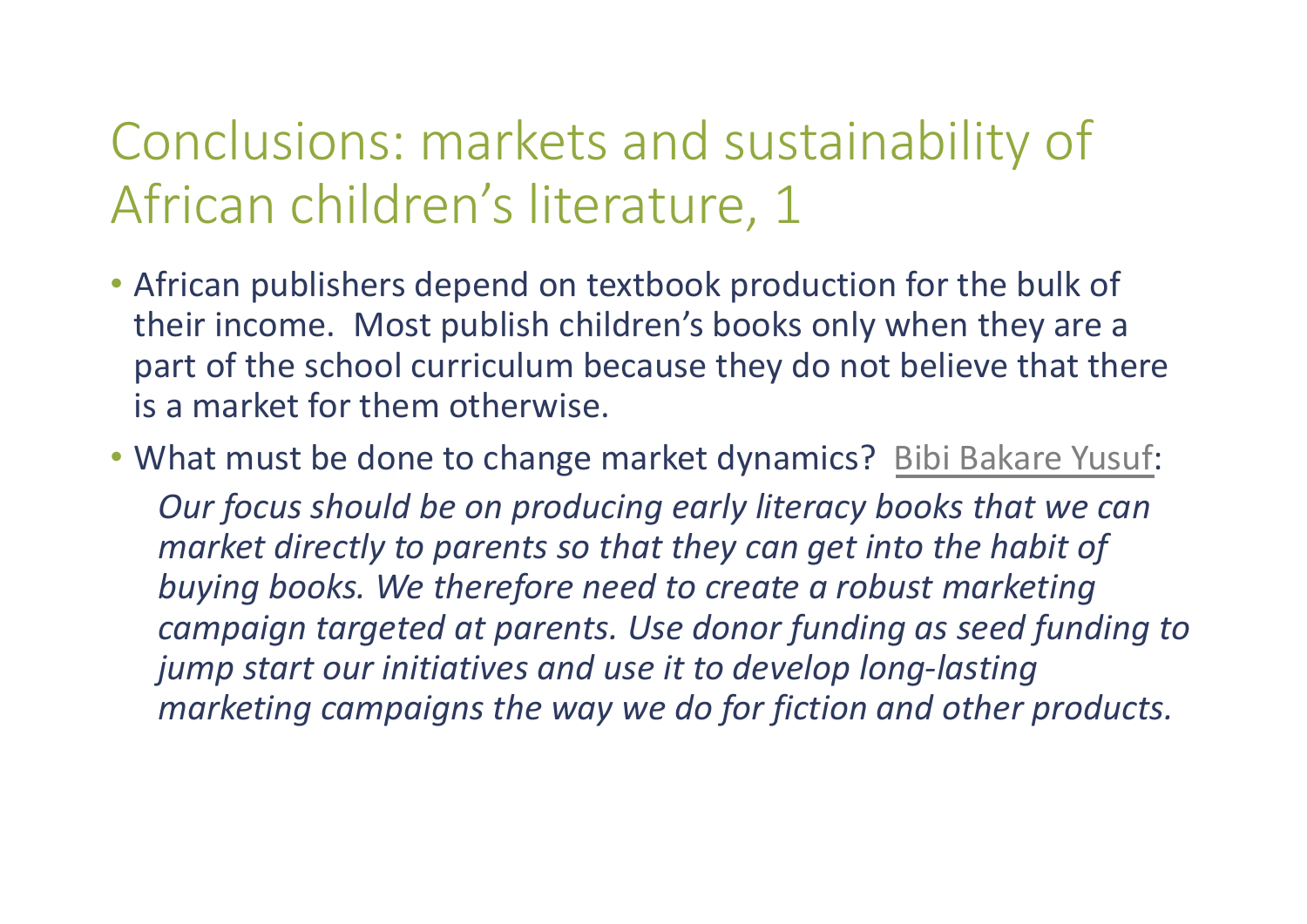# Conclusions: markets and sustainability of African children's literature, 2

- Online platforms and open licensing have merit, but more thought must be given to establish criteria for selecting which stories are suitable for adaption and translation.
- Quality and capacity-building come at a cost.
- Training, mentoring and other interventions require sufficient funding, which can be substantial. These expenses must be fully understood by publishers, project implementers, and donors AND written into project budgets.
- Global initiatives should support African content production rather than rely on international NGOs.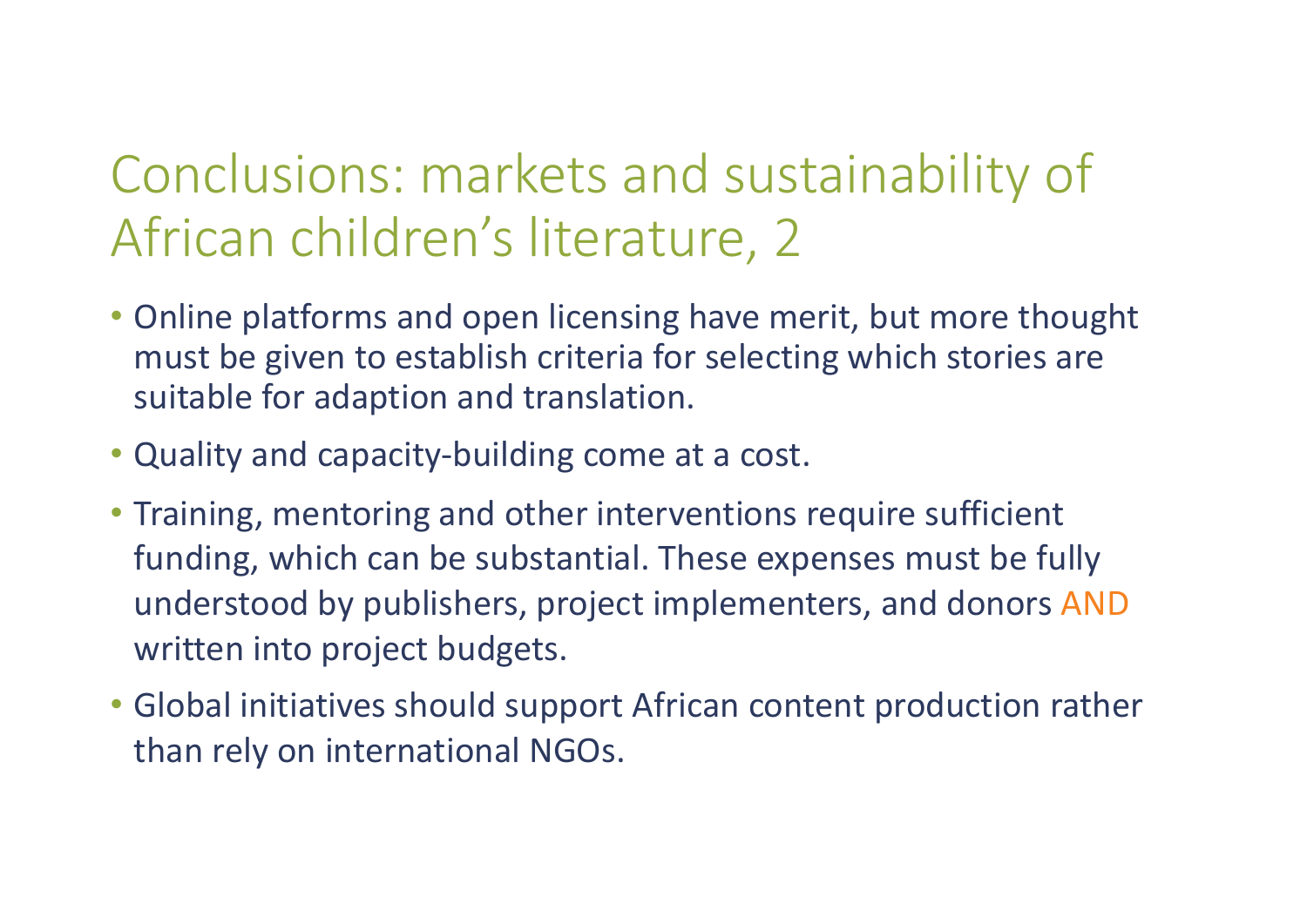# Further reading

- Neil Butcher, Lisbeth Levey, Kirsty von Gogh: *Good Stories Don't Grow on Trees: A Guide to Effective Costing of Storybooks in the Global South*  [http://www.earlyliteracynetwork.org/search?search\\_api\\_views\\_fulltext=Good+stories](http://www.earlyliteracynetwork.org/search%3Fsearch_api_views_fulltext=Good+stories)
- Neil Butcher, Lisbeth Levey, Kirsty von Gogh: *Open Licensing Made Plain: A Primer on Concepts, Challenges, and Opportunities for Publishers [http://www.earlyliteracynetwork.org/content/open-licensing-made-plain-primer-concepts](http://www.earlyliteracynetwork.org/content/open-licensing-made-plain-primer-concepts-challenges-and-opportunities-publishers)challenges-and-opportunities-publishers*
- Espen Stranger-Johannessen: *Africa Language and Literacy. A Landscape Review of Language and Literacy Research in African Contexts* https://code.ngo/sites/default/files/code-africa[language-and-literacy-report-aug2017-web.pdf](https://code.ngo/sites/default/files/code-africa-language-and-literacy-report-aug2017-web.pdf)
- Agnes Gyr-Ukunda, *Publishing in African Languages Using Editions Bakame as a Model*  [http://www.ibby.org/index.php?id=723](http://www.ibby.org/index.php%3Fid=723)
- Hans M. Zell: *Publishing in African Languages: A Review of the Literature*  https://www.academia.edu/36334936/Publishing in African Languages A Review of the Literature?email work card=view-paper (Zell discusses a number of publications specifically about children's publishing in African languages.)